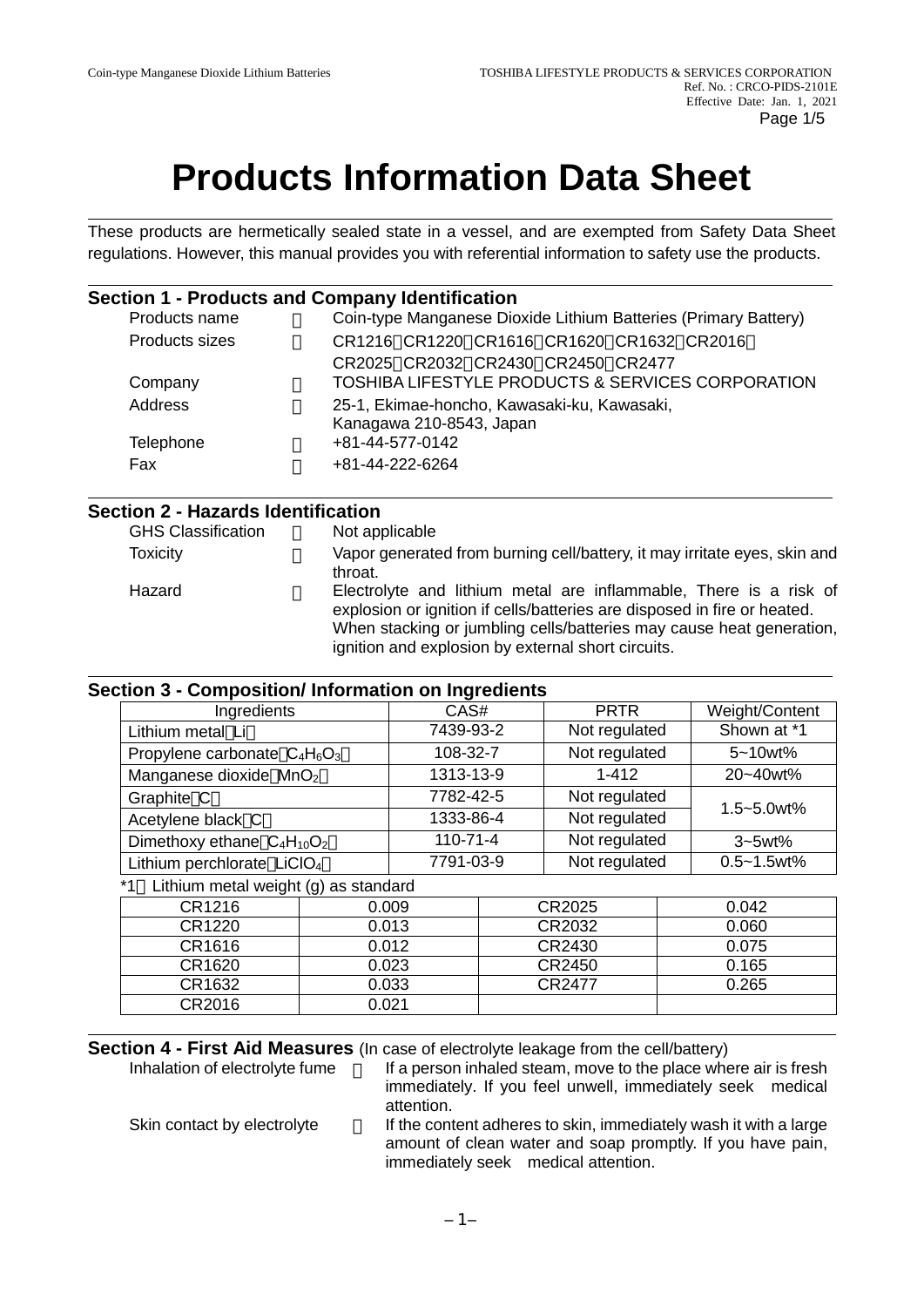| Eyes contact by electrolyte | If the content enters eyes, rinse eyes with a large amount of<br>clean water for more than 15 minutes, and immediately seek |  |
|-----------------------------|-----------------------------------------------------------------------------------------------------------------------------|--|
| Ingestion of electrolyte    | medical attention.<br>If a cell/battery is swallowed, immediately seek medical<br>attention.                                |  |

# **Section 5 - Fire Fighting Measures**

| Fire extinguishers                      | $CO2$ , dry chemical                                                                                                                                                                                                                                                     |
|-----------------------------------------|--------------------------------------------------------------------------------------------------------------------------------------------------------------------------------------------------------------------------------------------------------------------------|
| Specific firefighting method            | In the initial state of a fire, move cells/batteries from near the<br>fire source, to a safe location. At that time, work at a windward<br>location, as far as possible, and be sure to wear the protective<br>equipment. (fireproof gloves, protective mask, protective |
| Protection of firefighting<br>personnel | eyewear, protective clothing)<br>Be wear protective equipment (fireproof gloves, protective<br>mask, protective eyewear, protective clothing) for the keeping<br>safe. (If possible, use atmosphere-supplying respirator)                                                |

# **Section 6 - Accidental Removing Measures**

The cell/battery hermetically contains constituents in a vessel, so contents normally may not leak out. However, if the contents leaks because of a mechanical or electrical stress, you should avoid a fire, wear protective equipment and collect the solids in an empty vessel. If it scatters, wipe it off with a dry cloth. If the lithium metal leaks, it reacts with the moisture in the air to generate heat and may ignite, so treat it immediately. At that time, be sure to put on a protective-breathing mask. (If possible, use atmosphere-supplying respirator)

| Section 7 - Handling and Storage |                                                                                                                                                                                                                                                                                                                                                                                                                                                                                                                                             |
|----------------------------------|---------------------------------------------------------------------------------------------------------------------------------------------------------------------------------------------------------------------------------------------------------------------------------------------------------------------------------------------------------------------------------------------------------------------------------------------------------------------------------------------------------------------------------------------|
| Handling                         | If the cell/battery leaks or has a strange odor, dispose of it<br>properly. Do not solder a cell/battery body.<br>Do not contact cell/battery terminals between each other, or<br>with another conductor. Do not throws into fire, disassemble,<br>heat, dent, deform, charge nor drop a battery. Do not dip a                                                                                                                                                                                                                              |
| Storage                          | cell/battery in water or seawater.<br>Store cells/batteries without direct sunlight, high temperature,<br>high humidity, rain, dew, etc., and select a storage location<br>with a temperature as low as possible (preferable temperature<br>10-25°C and relative humidity 70% or less). In addition, keep<br>cells away from dangerous matter such as combustible or<br>ignitable materials. Absolutely never place a cell/battery in<br>contact with a combustible or conductive substance. Prepare<br>appropriate firefighting equipment. |
| <b>Note</b>                      | See handling and storing precautions described in the product<br>catalog, specification, etc.                                                                                                                                                                                                                                                                                                                                                                                                                                               |

# **Section 8 - Exposure Controls/Personal Protection**

| Protection of respiratory   | Not required in a normal operating state |
|-----------------------------|------------------------------------------|
| organs                      |                                          |
| Protection of eyes          | Not required in a normal operating state |
| Other protective tools etc. | Not required in a normal operating state |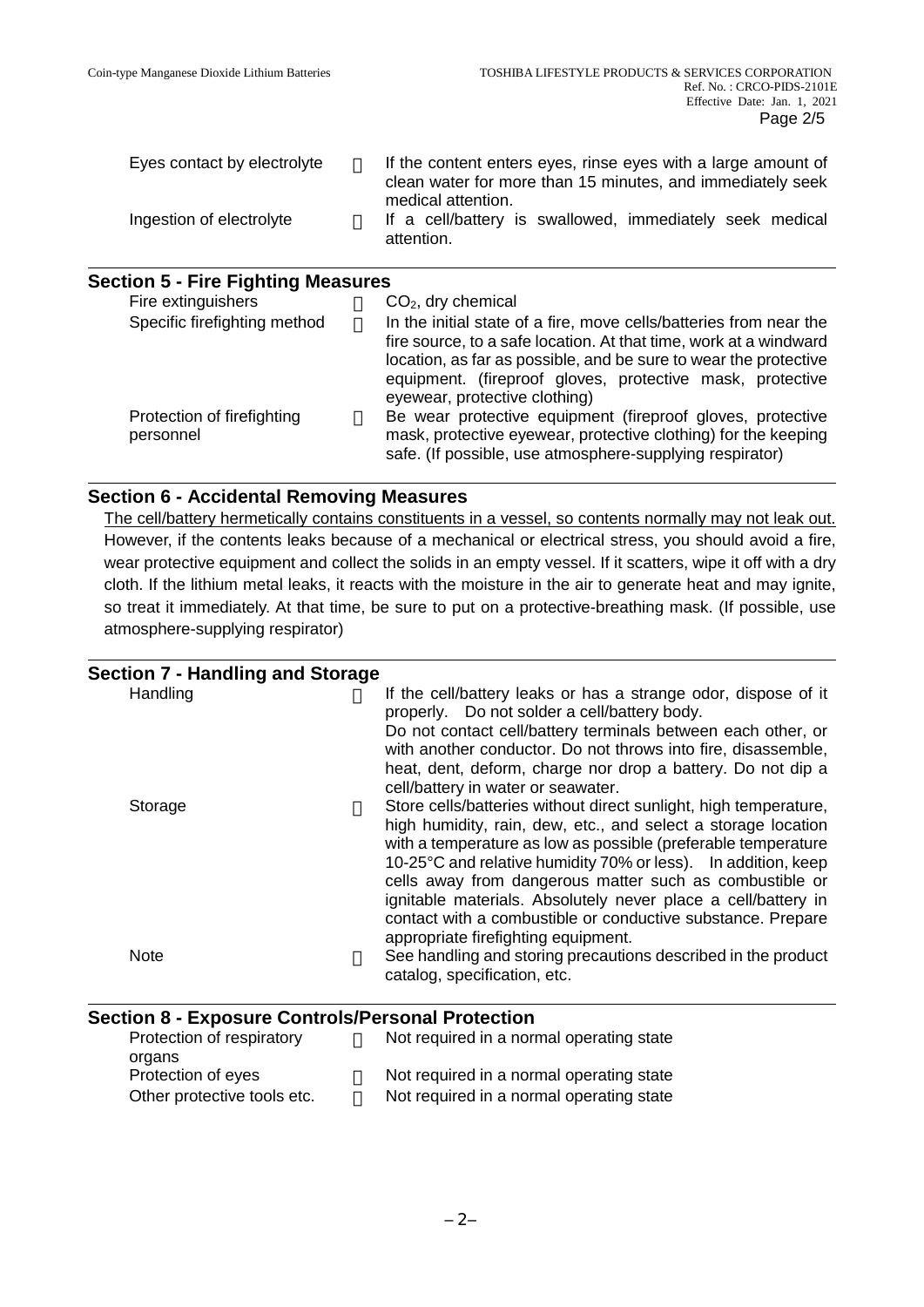| (In case of electrolyte leakage from the cell/battery) |                                   |
|--------------------------------------------------------|-----------------------------------|
| Protection of respiratory                              | Protective mask (For organic gas) |
| organs                                                 |                                   |
| Protection of eyes                                     | Protective eyewear                |
| Other protective tools etc.                            | Protective gloves                 |

# **Section 9 - Physical and Chemical Properties**

| Shape                       | Cylindrical.                                                     |
|-----------------------------|------------------------------------------------------------------|
|                             | Contents are sealed in a stiff stainless steel vessel.           |
| <b>PH</b>                   | Not applicable because a cell/battery is not soluble with water. |
| Boiling point/boiling range | No information                                                   |
| Melting point               | No information                                                   |
| Decomposition temperature   | No information                                                   |
| Flash point                 | No information                                                   |
|                             |                                                                  |

# **Section 10 - Stability and Reactivity**

If a number of cells/batteries are jumbled without insulating terminals, they may short and possibly electrolyte leakage, generate heat, rupture and ignite. If the cell/battery is charged, the electrolytic solution or the like may suddenly spurt out due to the generation of gas from the inside of the cell/battery. There is also the possibility of rupture and ignite. If the cell/battery is heated or thrown into a fire, it may splash the electrolyte, rupture and ignite. If the cell/battery is disassembled, it may short and possibly electrolyte leakage, generate heat, rupture and ignite.

#### **Section 11 - Toxicological Information**

There is no toxicity because chemical substances are hermetically sealed in a metal vessel.

#### **Section 12 - Ecological Information**

No information as the cells/batteries.

# **Section 13 - Disposal Considerations**

Disposal of the substance should be done according to the laws and regulations.

Although used cells/batteries can be discarded basically as "Non burnable rubbish" some local governments sort and collect them at their own discretion. Therefore, observe instructions of the government you belong to, to dispose of the substance.

Keep the following discarding precautions

Even a used cell/battery sometimes stores electric energy. Therefore, to prevent the cell/battery from short-circuit, isolate cells/batteries from each other by a method such as taping +, - terminals of cells/batteries, or using the individual housing case of a cell/battery.

Packing cells/batteries so that they are not shorted, and prevent the package from being wetted.

If cells/batteries must be discarded in a country other than Japan, observe the instructions of the country and local government.

The user, a business entity, must contract with a firm of disposing of industrial waste, and appropriately discard the substance.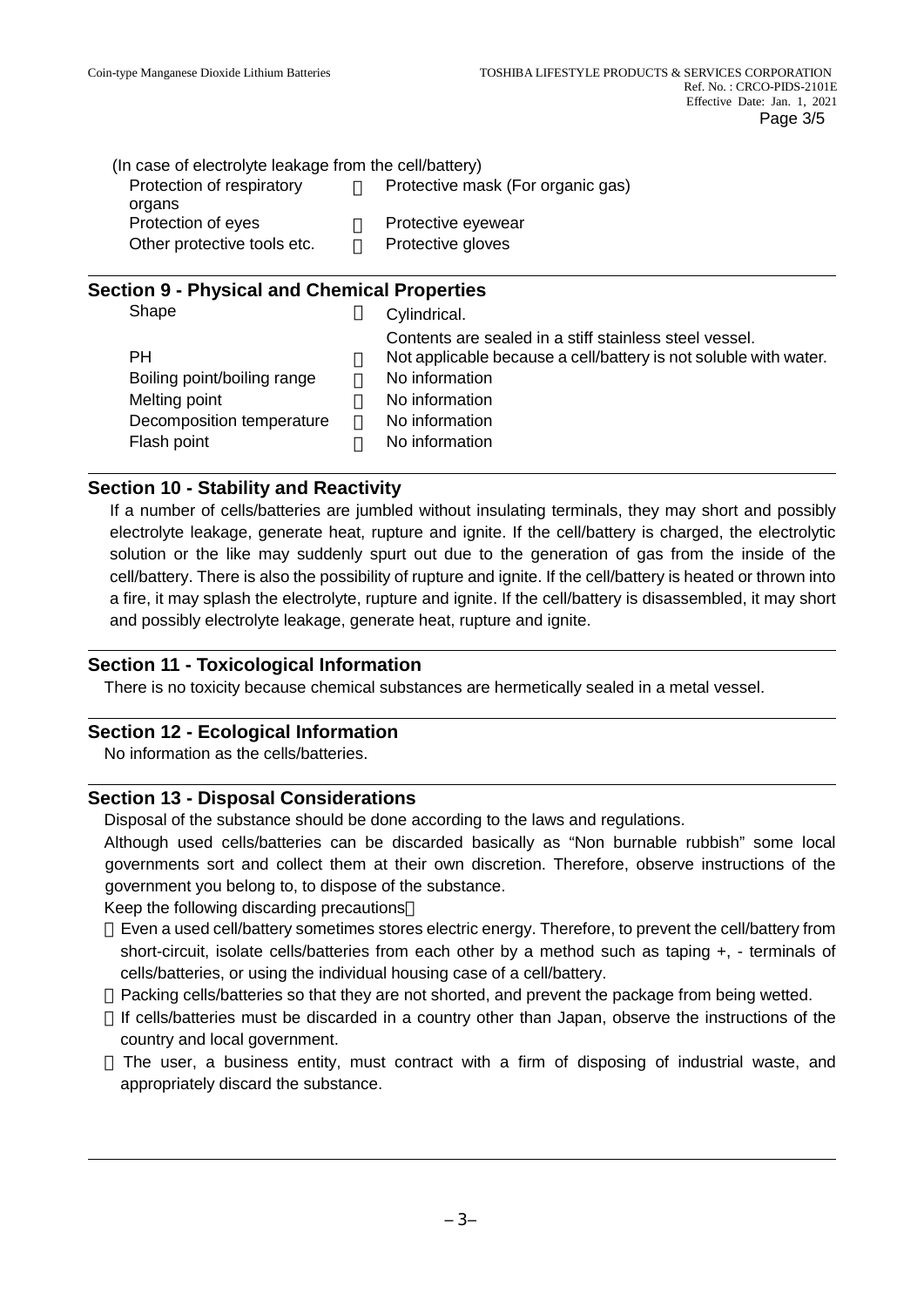# **Section 14 - Transportation Information**

#### **Handling**

When transporting cells/batteries, avoid high temperatures, high humidity and condensation. Pack the cell/battery so that it does not short-circuit, and fix it so that the load does not collapse. Cell/Batteries should be stored at room temperature (45 ° C or less: 10-25 ° C recommended) with low temperature changes and a relative humidity of 70% or less. Handle the container with care and do not subject it to shocks that could leave dents in the cell/battery.

UN Number and UN Class

Proper Shipping Name/Description LITHIUM METAL BATTERIES UN Number UN3090

(When cell/butteries contained in equipment and packed with equipment, it is UN3091) Class or Div.(Sub Risk) Class9 (Miscellaneous Dangerous Goods)

Packing Group

# Exemption

Even though the cells/batteries are classified as lithium metal batteries (UN3090 or UN3091), they are not subject to some requirements of Dangerous Goods Regulations because they meet the following

For cell/battery, the lithium content is not more than 0.3g.

Each cell/battery is of type proven to meet the requirements of each test in the UN Manual of Tests and Criteria, Part , sub-section38.3.

Each cell/battery is manufactured in ISO9001 certified factory.

# <Aircraft Transportation>

Lithium metal cells and batteries are prohibited from being transported by passenger aircraft. The prohibition on the carriage on passenger aircraft only applies to lithium metal cells and batteries when shipped by themselves (PI968 Section IA, IB and II). The prohibition does not apply to lithium metal cells and batteries packed with equipment (PI969) or contained in equipment (PI970).

# <Ocean Transportation>

It is possible to transport lithium metal cells and batteries as Non-Dangerous Good by vessel if satisfied with SP188 of IMO-IMG Code.

#### Note

Prior confirmation is required as some countries, regions and shipping companies may have their own regulations.

It is required that the shipper is responsible for confirming the laws and regulations related to transportation. When the customer is transported as a shipper after delivery from us, it is necessary for the customer to check the latest laws and regulations by yourself. In addition, if you violate the law, you will be subject to punishment, so be careful. The above information is provided as reference information regarding transportation and is not guaranteed.